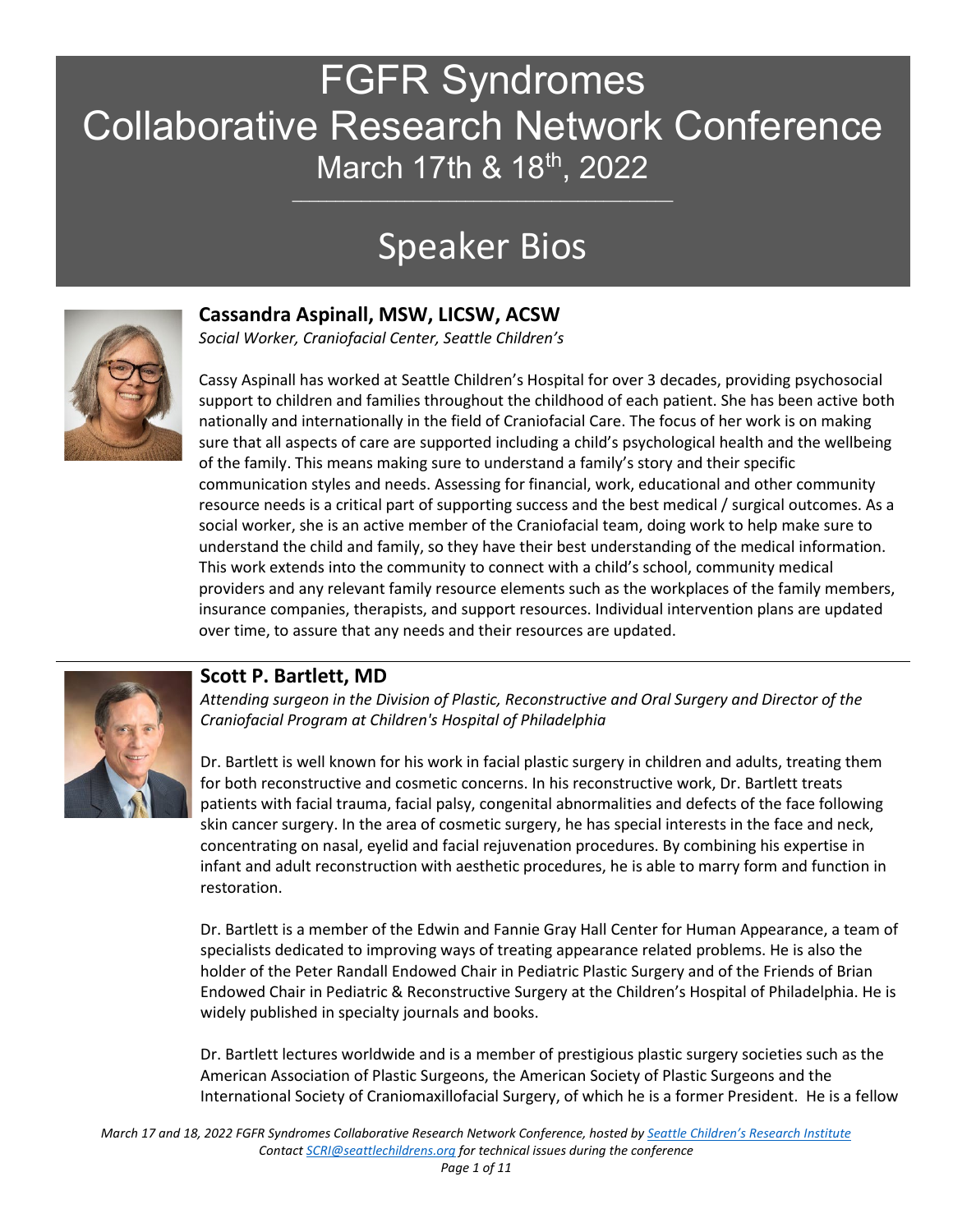of the American College of Surgeons and the American Academy of Pediatrics. He is the Section Editor in Pediatric / Craniofacial for Plastic and Reconstructive Surgery, the most widely read journal in the specialty. Each year he travels to Poland in a volunteer capacity where he performs surgery and trains Polish physicians in methods of facial reconstruction for children and adults.

Dr. Bartlett is the Mary Downs Endowed Chair in Craniofacial Surgery at Children's Hospital of Philadelphia and is a Professor of Plastic Surgery at the University of Pennsylvania Medical Center. He completed his pre-medical studies at Weber State College in Utah and his medical studies at Washington University School of Medicine in St. Louis, Missouri. He interned and did his surgical and plastic surgery residencies at Massachusetts General Hospital in Boston. At Harvard University, he was a research fellow in surgical immunology and later a craniomaxillofacial and pediatric fellow at the University of Pennsylvania Medical Center and Children's Hospital of Philadelphia. He is board certified in Plastic Surgery.



### **Lauren Beckett, MS, CCC-SLP**

*Pediatric Speech Language Pathologist, Child Development and Rehabilitation Center/Institute on Development and Disability, Oregon Health & Science University* 

Lauren works as a team member of the multi-disciplinary Craniofacial and Cleft Palate Program and the Pediatric Feeding and Swallowing Disorders Program at OHSU.

Lauren's primary clinical interest is in working with children with cleft palate and/or velopharyngeal dysfunction because she is fascinated by the role anatomy plays in speech production abilities. Lauren is active in her field's professional organizations and her research interests include speech outcomes after palate repair, patient satisfaction after velopharyngeal insufficiency surgery, and therapies for young children with cleft palate.



**Jannett Barton** *Parent Advocate*

**Avery Cooper**

*Pfeiffer Syndrome Advocate*

Avery is 13 years old. She loves doing theatre camp in the summer. Last year she was Kaa the Snake in The Jungle Book. Avery loves to sing and dance to music. It makes her happy. She has a cat that she loves so much, named Oliver.



# **Delaney Cunha**

*Pfeiffer Syndrome Advocate*

Delaney Cunha, age 10, is a current fourth grader at Deer Park Elementary School in Tampa, FL, where she resides with her dad, Steve and golden retriever, Rosie. She is also a St. Petersburg, FL, resident with her Mom, Kelly, stepdad, Brett, siblings Kylie, Ethan and Zan, Jack Russell puppy, Jake, and cat, Lucy. Delaney loves gymnastics, creating videos, playing with her Rainbow High and Barbie dolls, practicing make-up looks with her favorite influencers, gaming on Roblox, hair colors and fairy hair, and watching Gilmore Girls on Netflix. Delaney was diagnosed with Pfeiffer Syndrome at 2 years old, wears hearing aids and will have her midface at Boston Children's this year which she will overcome with her trusted security blanket friend, Lucy. A proud member of the craniofacial community, Delaney and her family plan to author children's books among other entrepreneurial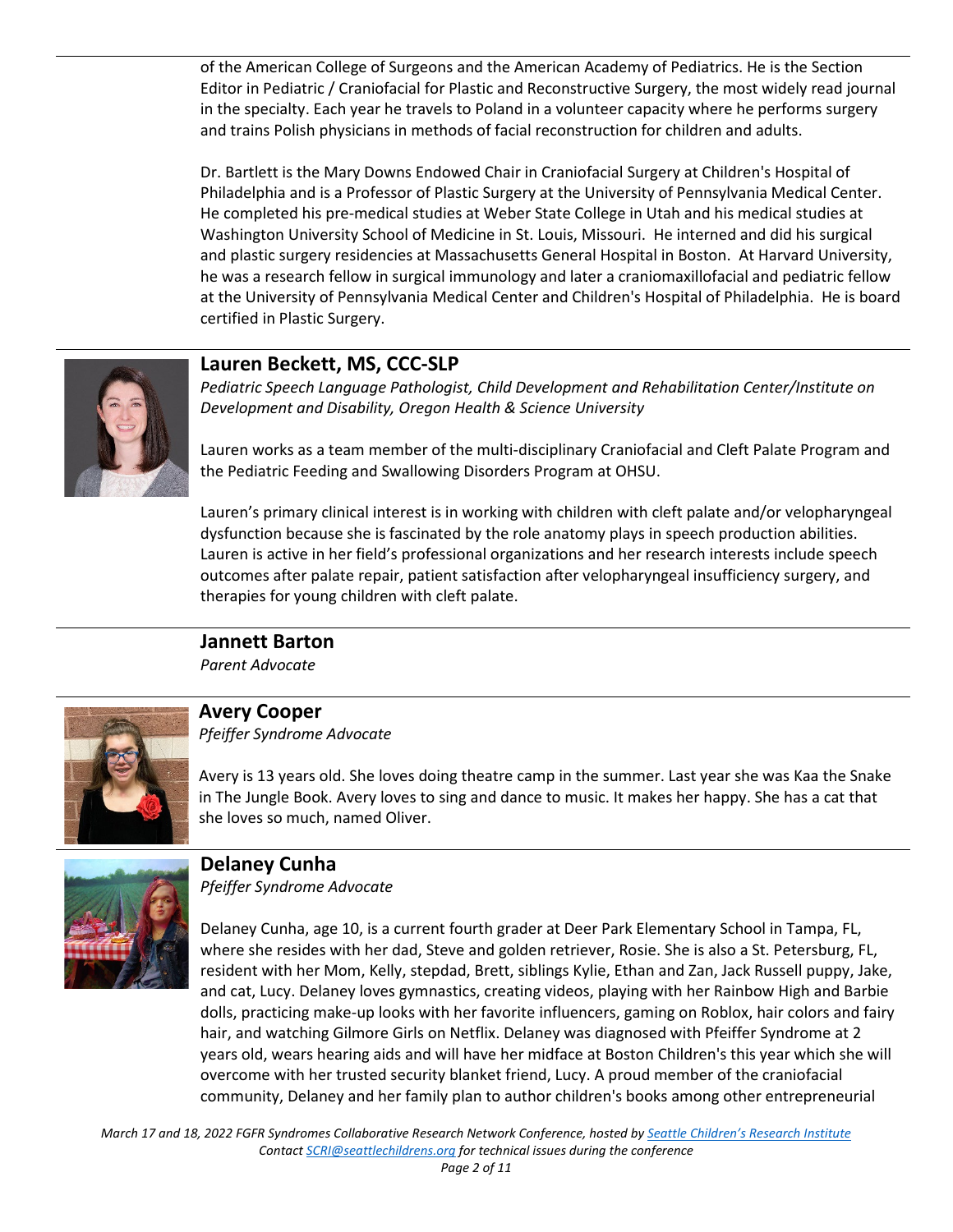ideas to show more kids with hearing aids, share her journey and help kids. She was also the cover feature of Tampa Bay Parenting magazine and recently guest starred in a TV show with a favorite local non-profit role model airing this Spring.



# **Carl Dambkowski, MD**

Dr. Dambkowski received his medical degree at Stanford University School of Medicine. His work focuses on the evaluation of genetic anomalies and treatment regimens for various geneticallydriven conditions, including skeletal dysplasias.



# **John Dahl, MD, PhD, MBA**

*Otolaryngologist, Seattle Children's; Assistant Professor, Department of Otolaryngology – Head and Neck Surgery, University of Washington* 

Prior to joining the faculty at the University of Washington, Dr. Dahl spent three years on the faculty of the Indiana University School of Medicine and served as the Surgical Director of the Aerodigestive Program at Riley Hospital for Children. Dr. Dahl has a significant interest in basic and clinical scientific research related to vascular anomalies, tracheal malformations, airway management in patients with complex craniofacial disorders, and patient quality/safety.

Dr. Dahl obtained a PhD in Pharmacology and an MBA from The Pennsylvania State University and earned his medical degree from Sidney Kimmel Medical College of Thomas Jefferson University. He completed residency training in Otolaryngology- Head and Neck Surgery at the University of North Carolina, Chapel Hill, and a fellowship in Pediatric Otolaryngology - Head and Neck Surgery at Seattle Children's Hospital.



# **Sarah Hofman DeYoung, MD**

Dr. Hofman DeYoung received her medical degree at the University of Washington School of Medicine, Seattle campus, followed by pediatrics residency at Seattle Children's/University of Washington. She is now a second year pediatric pulmonary fellow at Seattle Children's Hospital, with professional interests in airway anomalies, acute and chronic complex ventilation including respiratory management of critically ill children, bronchoscopy, and healthcare disparities in children with chronic respiratory conditions.



#### **Claire Ellis**

Claire Ellis is the Newborn Screening & Diagnostics Policy Fellow with the EveryLife Foundation for Rare Diseases. Claire advocates for newborn screening legislation at the state and federal level, creates advocacy resources and tools to facilitate patient and organization engagement within the newborn screening ecosystem, and assists in the management of the Foundation's Community Congress Newborn Screening working group. Previously, Claire worked with the Indiana House of Representatives as a Legislative & Constituent Services Intern and with Zimmer Biomet as a Government Affairs Intern. Claire graduated from the O'Neill School of Public and Environmental Affairs at Indiana University with a degree in Law & Public Policy and a concentration in Healthcare Policy.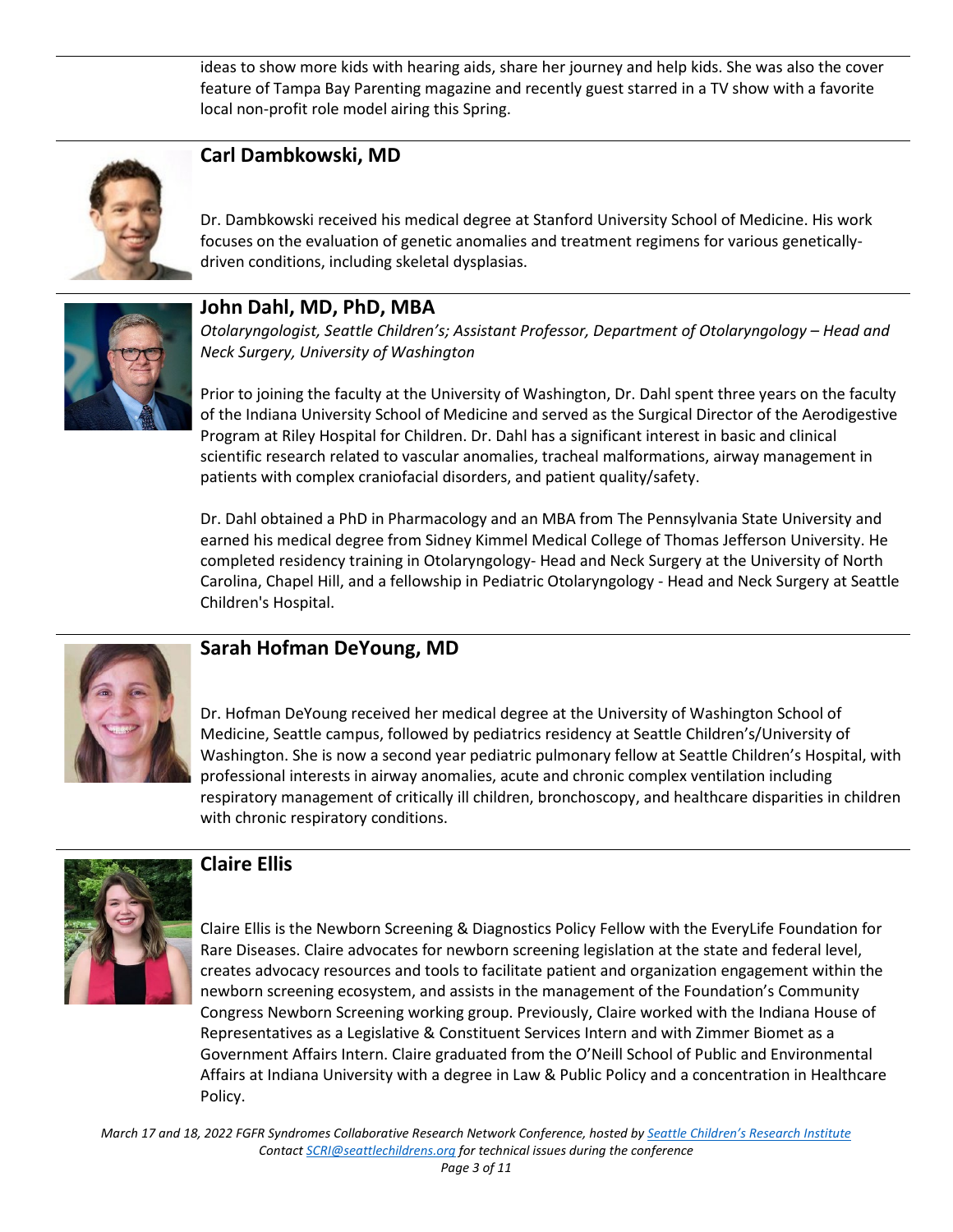# **Jessica L. Giordano, MS, CGC**



*Assistant Professor of Genetic Counseling (OBGYN), Columbia University Irving Medical Center*

Jessica is an ABGC board-certified genetic counselor and assistant professor of genetic counseling with 13+ years of clinical, research, and industry related experience in prenatal genetic counseling and testing. In her clinical work, she has witnessed how non-invasive aneuploidy screening, diagnostic testing via microarray, and pan-ethnic screening has transformed prenatal practice, making complex genetics test part of primary obstetrical practice. Recently, she successfully led Columbia's fetal exome sequencing study published in Lancet, the stillbirth exome study published in the NEJM, and is the primary manager for the NICHD multi-center study PrenatalSEQ, aiming to study the use of genomic sequencing in pregnancy to change post-natal management. In these research roles, she consents patients, curates variants, and assesses genotype-phenotype correlations with the goal of ultimately communicating results to patients to impact clinical management. Additionally, Jessica has been integral to the recent development and launch of Columbia's new Genetic Counseling Graduate Program and currently serves as a course director and scholarly projector mentor to their graduate students.



# **Elvire Gouze, PhD**

Elvire Gouze is the Founder and CEO of Innoskel, a pioneering platform biotechnology company developing therapies for rare skeletal diseases. Dr. Gouze is an experienced scientist, serial entrepreneur and expert in skeletal disorders.

She holds a PhD in Molecular Pharmacology and has over 20 years of experience in bone and cartilage diseases. Dr. Gouze has a proven track record of progressing the development of an innovative therapeutic pipeline, as seen with her first venture Therachon, a biotech company focusing on achondroplasia, a rare bone disease, which was acquired at Phase 1 stage for \$810M by Pfizer in May 2019. Dr. Gouze holds a tenured track at INSERM and directs a team from which Innoskel is the spin-off. She is focused on the development of innovative biotherapies for skeletal dysplasia.



#### **Anne Hing, MD**

Anne V. Hing, MD, is attending physician at Seattle Children's Hospital, professor in the Department of Pediatrics at the University of Washington School of Medicine, and adjunct faculty member in the Division of Medical Genetics. Her clinical interests include the diagnosis and management of infants, children, and adolescents with craniofacial and genetic conditions.

Dr. Hing works in the Craniofacial and Craniofacial Genetics Clinics and also serves as a genetics consultant in outreach clinics throughout the state of Washington. She coordinates the Craniofacial resident elective (and selective) rotation and provides bedside teaching for medical students and residents. She is program director of the Craniofacial Medicine fellowship and coordinates the annual multidisciplinary Craniofacial Center Educational Retreat.

Dr. Hing completed her medical training, pediatric residency and genetics fellowship from Washington University in St. Louis, MO. She is Board Certified in Pediatrics and Medical Genetics.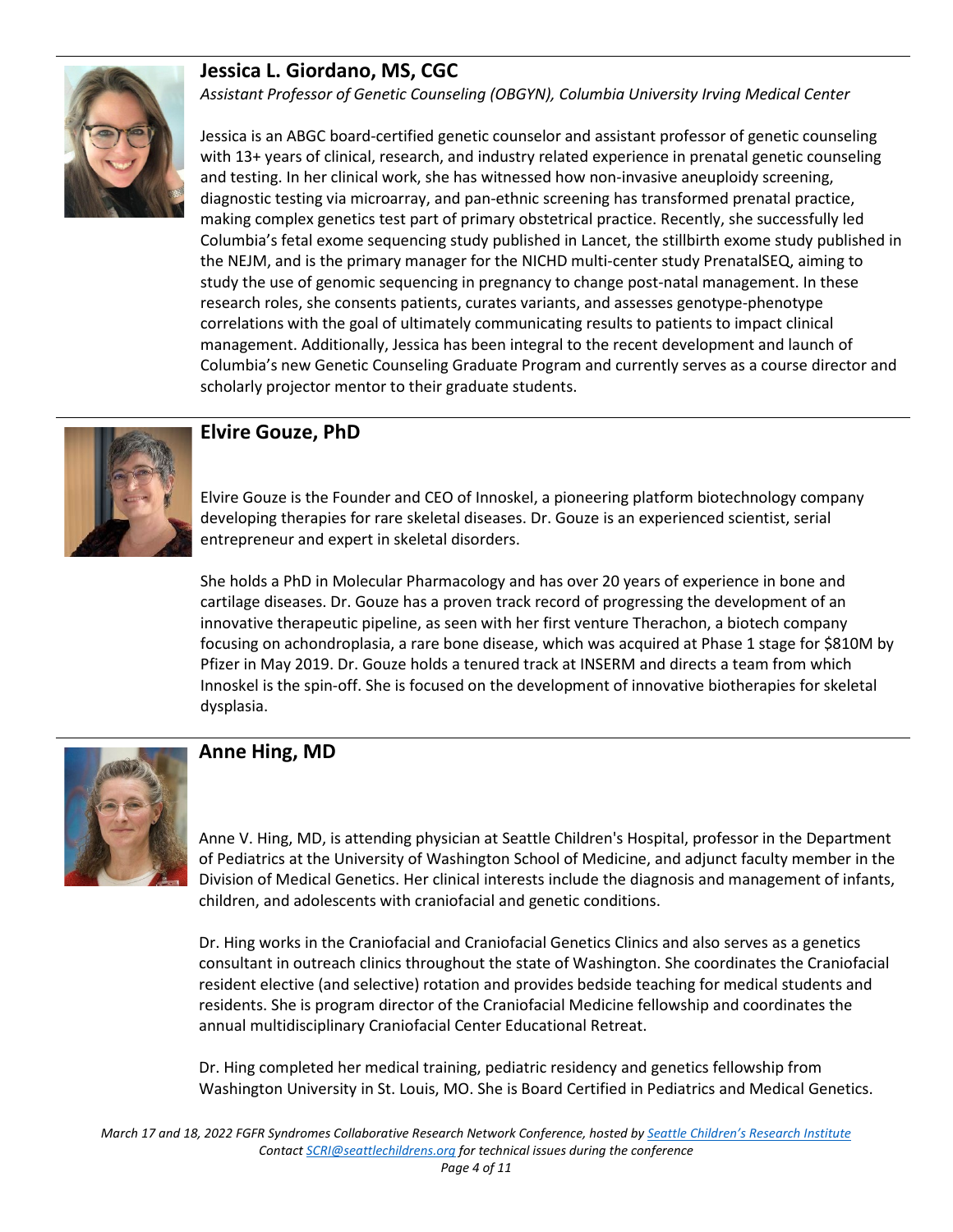

**Ellie Hollingshead**

*Pfeiffer Syndrome Advocate*

Ellie is a creative young woman who can play piano by ear and loves to draw unicorns, her spirit animal. She is the oldest of four children and loves spending time with her siblings. Born with Pfeiffer Syndrome, she has conquered 11 surgeries, and recently shared a video on how to prepare for the midface advancement surgery. She enjoys reading, swimming and playing with friends.



#### **Whitni Hollingshead** *Parent Advocate*

Whitni Hollingshead is a homemaker and homeschool mom. She has been homeschooling for the past 6 years. Whitni has been happily living in Pocatello, Idaho, for 4 ½ years with her husband, Ryan, and four children, Ellie (11), Ammon (9), Maggie (6), and Hyrum (4). She loves going on long walks with an exciting audiobook.



### **Falesha Johnson**

*Parent Advocate, Director of Development at the Foster School of Business at the University of Washington*

Falesha wears many hats, including being mom and caregiver to her daughter Caliyah who is two years old and has Pfeiffer Syndrome. Cali has had her trach since she was six weeks old, and Falesha and her husband have overcome many obstacles while learning how to care for Caliyah. She is looking forward to sharing what she's learned and aspects of life with a trach from a parent's perspective.



# **Synthiea Kaldi**

Despite claiming that her cats raised her child, Synthiea Kaldi's background in project management and customer service on cruise ships are what most equipped her to be the mother of a child with Pfeiffer Syndrome. Other rare parents appreciate her candor and share her frustration with the health insurance system and DDA. She single-handedly coined the term "MomGyver" and is completely extra when it comes to her family's Halloween costumes.

Synthiea earned her MBA at L'ecole de Management in Lyon France and holds a bachelor's degree in Speech Communication (aka Public Speaking) from the University of Washington. While she does not (yet) hold a medical degree, she often claims that she, "plays a doctor on TV," and believes that the gene mutations involved in Pfeiffer Syndrome also contribute to a great sense of comedic timing and having beautiful, "bee sting" lips.

Synthiea has very strong opinions on spica casts and how to manage them, so your child doesn't smell. She also has a unique way of explaining craniosynostosis to kids, using Halloween skulls, panty hose and balloons. If you're lucky, you might get to see that today!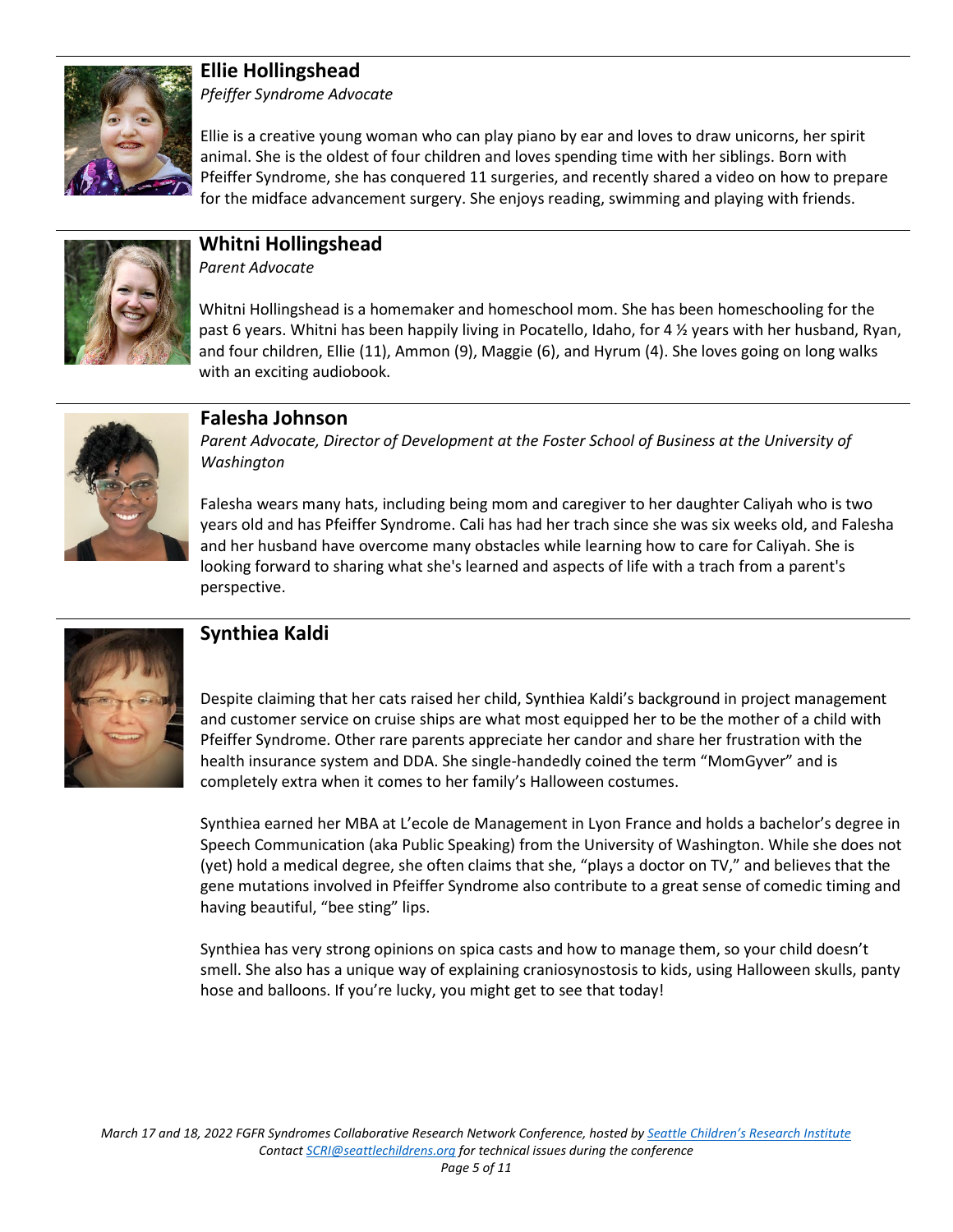# **Ivo Kalajzic, MD, PhD**



*Professor, Director, Center for Regenerative medicine and Skeletal Development*, *University of Connecticut Health Center*

Dr Kalajzic's research has been focused on the enhancement of bone repair utilizing BMP2 and PDGF growth factors with the aim of improving healing. He has worked extensively on evaluating the effects of Jagged Notch signaling modulation for improving fracture healing and direct intrabone transplantation of mesenchymal stem cells as a therapeutic approach for osteogenesis imperfecta. Dr. Kalajzic received his MD from Zagreb University School of Medicine and his PhD from Split University School of Medicine. He has received numerous awards including Outstanding Researcher Award from the School of Dental Medicine-Colgate, as well as awards from the Osteogenesis Imperfecta Foundation, the Children's Brittle Bone Foundation, the American Society of Bone and Mineral Research, and the East Coast Connective Tissue Society.



# **Hitesh Kapadia, DDS, PhD**

*Chief of Craniofacial Orthodontics, Seattle Children's; Director, Fellowship Training Program in Craniofacial Orthodontics, Assistant Professor, Orthodontics, University of Washington School of Dentistry and Plastic Surgery and University of Washington School of Medicine*

Dr. Kapadia has been at the Craniofacial Center at Seattle Children's Hospital since 2010. He is passionate about helping children and their families understand the complexities of cleft and craniofacial care and guiding them through various phases of treatment. He works closely with Craniofacial team members to manage the orthodontic needs of children with craniofacial differences.

He completed his DDS and residency training in Orthodontics at The University of Texas Health Science Center- Houston. He received a PhD from The University of Texas – Graduate School of Biomedical Sciences. He was then on faculty at Baylor College of Dentistry. He subsequently completed fellowship training in Craniofacial Orthodontics at New York University Medical Center, Institute for Reconstructive Plastic Surgery.



# **Elisa Landmann**

*Pfeiffer Syndrome Advocate*

Elisa is 15 years old and in the 9<sup>th</sup> grade. She has Pfeiffer Syndrome and is Hard of Hearing. She is fluent in Sign Language.

Elisa is smart, fun, witty, spunky and "impressive", according to her doctors. She loves playing the piano, watching Marvel movies, playing board games with her sister and dad and traveling locally and internationally with her family. She also enjoys watching movies & TV Shows.



# **Ioannis Mavridis, MD, PhD, FNYAM**

*Assistant Professor of Neurosurgery, Head, Department of Neurosurgery, Medical School, Democritus University of Thrace, University General Hospital of Alexandroupolis, Greece* 

Dr. Mavridis was born in Greece and received his medical degree from the University of Athens. He was involved with neuroanatomical research and earned his PhD in stereotactic neurosurgical anatomy from the same University. After completion of his Neurosurgery residency, he received further training in neuroendoscopy (Germany) and functional neurosurgery (USA). He completed his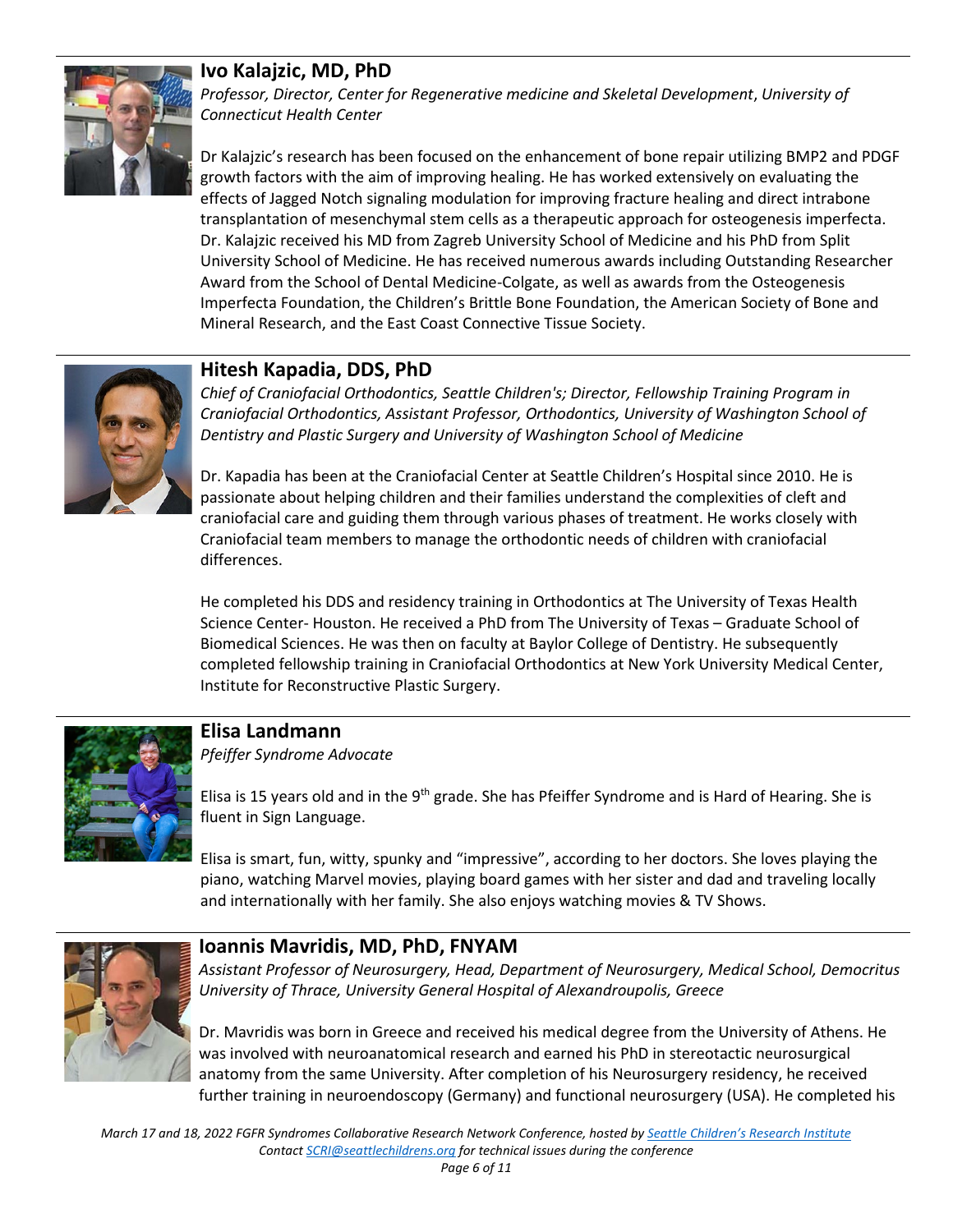Clinical Fellowship in Pediatric Neurosurgery at Birmingham Children's Hospital (United Kingdom). His is author of several articles and book chapters on human stereotactic and neurosurgical anatomy, as well as various neurosurgical and neuroscientific topics. He has also authored a book on 'Stereotactic Brain Microanatomy' published in New York. Among his research achievements are the determination of the most reliable stereotactically standard part of the human nucleus accumbens and discovery of its atrophy in Parkinson's disease. His research interests include brain anatomy, stereotaxy, functional neurosurgery and pediatric neurosurgery.



# **Erin Mackintosh, MD**

*Acting Assistant Professor, Pediatric Pulmonary and Sleep Medicine, University of Washington, Seattle Children's* 

Dr. MacKintosh is a pediatric pulmonologist and sleep medicine physician at Seattle Children's Hospital and the University of Washington. Her clinical and research interests include care of critically ill children and the use of technology to improve comfort and breathing for kids with chronic illness.

Dr. MacKintosh worked in the field of implantable devices before attending medical school at UC San Diego. She completed her Pediatrics residency, Pediatric Pulmonary fellowship, and Sleep Medicine fellowship at the University of Washington.



# **Amy Merrill-Brugger, PhD**

*Associate Professor and Chair, Department of Biomedical Sciences, Ostrow School of Dentistry, University of Southern California*

Dr. Amy Merrill received her Ph.D. in Biochemistry and Molecular Biology in 2005 from the University of Southern California. During her doctoral studies she used mouse genetics to discover a novel role for cellular boundaries in the pathogenesis of craniosynostosis. From 2005-2007 she did a postdoctoral fellowship at University of California, San Francisco where she uncovered the unique potential of cranial neural crest cells to autonomously control the timing of bone formation in the developing face. Prior to joining the faculty in the Department of Biochemistry and Molecular Biology at USC in 2010, she completed a fellowship in Medical Genetics at University of California, Los Angeles/Cedars Sinai Medical Center. Her studies in human genetics identified the first diseasecausing mutations for Short-rib polydactyly syndrome and establish this lethal skeletal disorder as a ciliopathy. Currently Dr. Merrill's laboratory studies the disease mechanism for Bent Bone Dysplasia Syndrome.

Dr. Merrill was the recipient of the Basil O'Connor Starter Scholar Research Award and Gene Discovery and Translational Research Grant from the March of Dimes and currently holds two NIH R01 and an R21 grants. In 2019, Dr. Merrill was awarded the Marylou Buyse Excellence in Craniofacial Research Award from the Society for Craniofacial Genetics and Developmental Biology and currently serves as the society's Vice President.



# **Ellen Morgan, MS**

*Founder and President, PROS [Foundation;](https://www.linkedin.com/company/pros-foundation/) Board Member, Born a Hero Research Foundation*

Ellen is the founder of the Pathways for Rare and Orphan Studies (PROS) Foundation, which is a 501(c)(3) non-profit organization whose mission is to accelerate the development of effective treatments for rare diseases. Using our wealth of clinical development experience, PROS is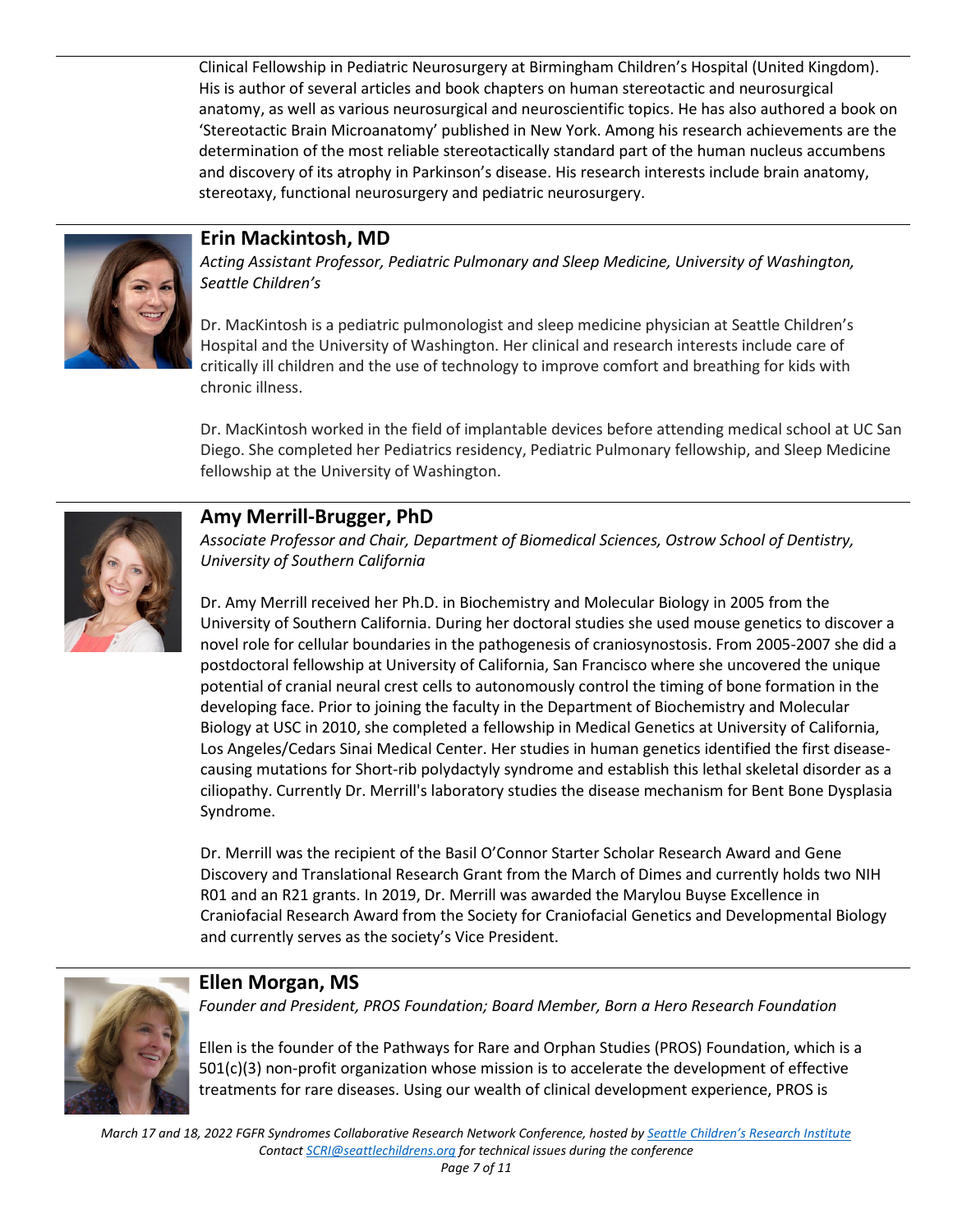committed to guiding Rare Patient Groups with their registries, natural history studies, identifying disease endpoints, and preparing them for the clinical trial phase.

Ellen has 25 years of drug development experience, in large pharma, small biotech and CRO. She founded and led two successful Clinical Research Organizations – Synteract and Agility Clinical – most recently serving as President, Rare Diseases at Precision for Medicine. Agility was dedicated to clinical trials in rare diseases and supporting patient organizations. Ellen received a BS in Chemistry and MS in Management and Industrial Engineering from Rensselaer Polytechnic Institute, and post graduate studies in statistics and genetics.



### **Cindy Ola, PhD**

Dr. Ola holds clinical roles in the Seattle Children's Hospital (SCH) Craniofacial Center and other specialty clinics at Seattle Children's. Dr. Ola completed her graduate training at the University of Washington and her psychology residency training at the University of New Mexico Health Sciences Center, before returning to Seattle Children's to complete her 2-year postdoctoral fellowship. She has collaborated as a researcher and clinician on studies evaluating a culturally adapted parent-child intervention for Latino fathers and collaborated with others from the SCH/UW Craniofacial team on several projects related to the neurodevelopmental assessment of infants and young children with craniofacial anomalies.



### **David Ornitz, MD, PhD**

*Alumni Endowed Professor, Developmental, Regenerative and Stem Cell Biology Program, Neurosciences Program, Washington University in Saint Louis*

Dr. Ornitz graduated from the MD-PhD program at the University of Washington in 1987. He was at the forefront of developing transgenic mouse technology for in vivo models of cancer and as tools to identify transcriptional regulatory elements. As a postdoctoral fellow in the Department of Genetics at Harvard Medical School, Dr. Ornitz developed a binary genetic system to model cancer and other lethal diseases in mice. He also discovered that heparan sulfate proteoglycans are required for Fibroblast Growth Factor (FGF) signaling. This discovery linked cell-surface and extracellular matrix molecules to growth factor signaling pathways. Dr. Ornitz is now an Alumni Endowed Professor in the Department of Developmental Biology at Washington University School of Medicine. He is also an elected fellow of both the American Association of Anatomy (AAA) and the American Association for the Advancement of Science (AAAS). Over the past 30 years, his research has focused on the in vivo function of FGFs in development, physiology, response to injury, and cancer, and he has made significant contributions to cardiovascular, inner ear, pulmonary, and skeletal system biology.

In the skeletal system, the Ornitz lab discovered that the mutation in FGF receptor 3 (FGFR3) that causes Achondroplasia activates receptor signaling. His laboratory created the first transgenic mouse model for Achondroplasia and showed that activation of FGFR3 decreased the proliferation of growth plate chondrocytes. This mouse model had been instrumental in demonstrating the potential efficacy of drugs that are now being used to treat this disease. Stemming from these early studies on FGFR3 signaling in the growth plate, the Ornitz lab has more recently pursued studies directed at understanding the function of FGF ligands and receptors in skeletal development, and in osteoblast and endothelial lineages, and how these cells interact with growth plate chondrocytes to regulate bone growth and homeostasis.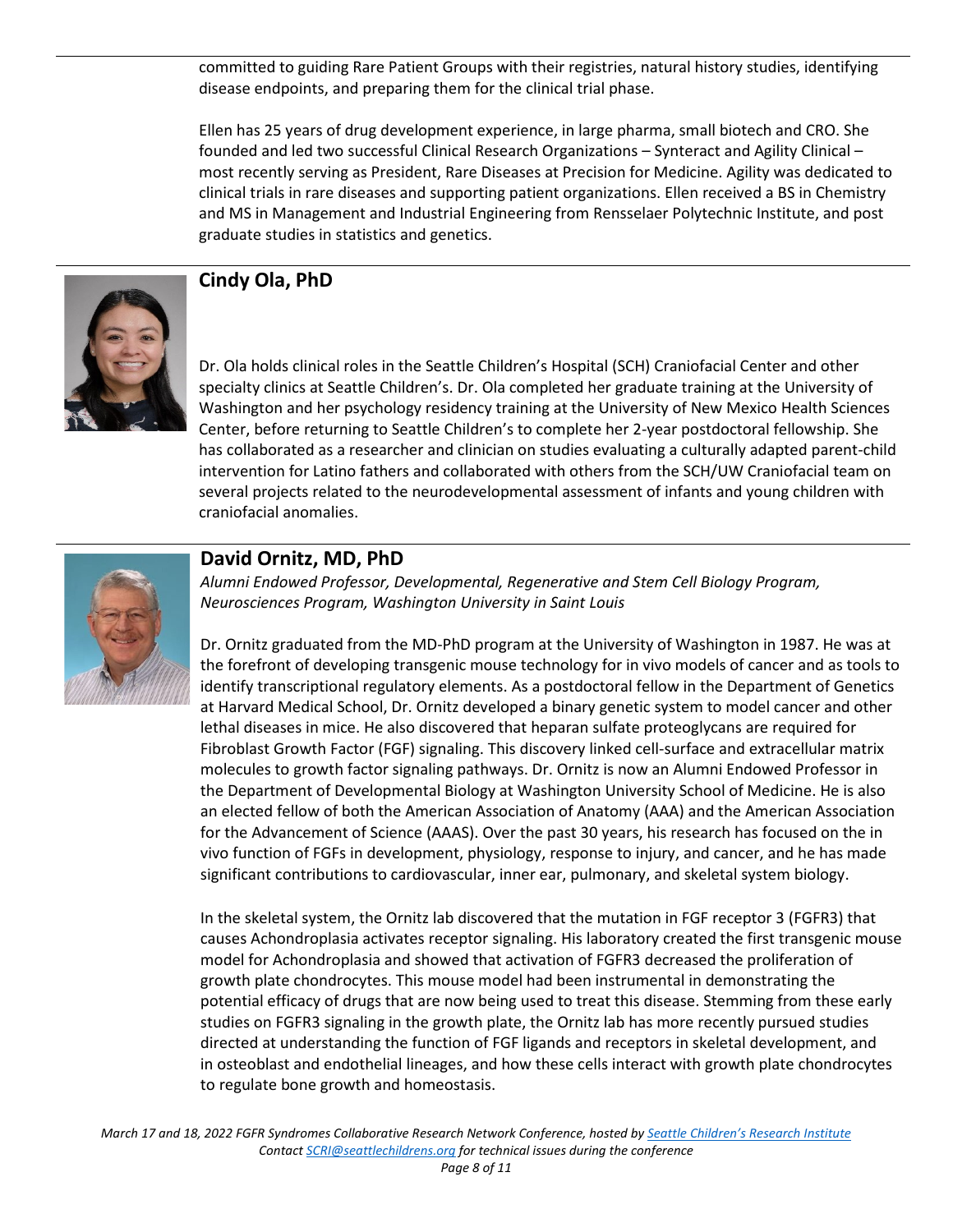# **Natalina Quarto, PhD**



*Senior Scientist, Stanford University School of Medicine*

Dr. Quarto is a Senior Scientist at Stanford University and leader of the Craniofacial research group in the Hagey Laboratory for Pediatric Regenerative Medicine directed by Dr. Michael Longaker. She received her PhD in Biological Sciences from the University of Napoli Federico II and Specialization in Medical Genetics from the University of Roma "La Sapienza." Natalina pursued her postdoctoral research at the New York University, Medical School with a focus on FGF-2 biology where she identified the three forms of Fibroblasts Growth Factor-2 (FGF-2). She was able to unveil and define how these forms promote distinct biological outcomes. She continued her research on FGF-2 signaling pathways at the University of Paul Sabatier in Toulouse, France and joined Dr. Michael Longaker at Stanford University in 2000, focusing on skeletal biology and regenerative medicine.

Her current research is investigating skeletal stem/progenitor cells resident in normal and craniosynostotic calvarial sutures, and their transcriptomic and molecular signature. Her group is currently studying key-signaling pathways governing the stem-ness of the calvarial suture mesenchyme with the ultimate goal to develop translational applications by using skeletal stem/progenitor cells to prevent re-synostosis upon ablation of a craniosynostotic cranial suture



# **Cory M. Resnick, MD, DMD, FACS**

*Attending Physician, Oral & Maxillofacial Surgery Program, Boston Children's Hospital; Associate Professor, Harvard Medical School*

Dr. Resnick practices pediatric oral and maxillofacial surgery at Boston Children's Hospital, with an emphasis on craniofacial anomalies and syndromes, orthognathic (jaw) surgery, management of Robin Sequence and pediatric obstructive sleep apnea, management of maxillofacial cysts and tumors, and the surgical management of temporomandibular joint disorders. Dr. Resnick is an active member of the multidisciplinary Craniofacial and Vascular Anomalies teams.

He attended the University of Pennsylvania in Philadelphia for undergraduate school and continued at Penn to earn his dental degree. He then moved to Boston to earn his medical degree at Harvard Medical School and complete an Oral and Maxillofacial Surgery residency program at the Massachusetts General Hospital. Dr. Resnick is certified by the American Board of Oral and Maxillofacial Surgery and holds a Certificate of Added Qualification in Pediatric Craniomaxillofacial Surgery, and he is a Fellow of the American College of Surgeons.



# **Joan Richtsmeier, PhD**

*Distinguished Professor, Pennsylvania State University*

Joan Richtsmeier is Distinguished Professor of Anthropology at the Pennsylvania State University. She received her PhD from Northwestern University in 1985 and joined the faculty of the Department of Cell Biology and Anatomy, Johns Hopkins University School of Medicine in 1986. There, she focused on establishing new quantitative methods for studying change in biological shape through time, especially in primates, with Professor Subhash Lele. In 1999 she became the 55<sup>th</sup> woman to achieve the rank of Professor at Johns Hopkins University School of Medicine since the school opened in 1893. In 2000, Dr. Richtsmeier moved her lab to the Pennsylvania State University. There, her focus turned to joining developmental biology with evolutionary biology, and with collaborators and students, she has worked to integrate the study of mouse models carrying known genetic variants with understanding the biological basis of patterns of evolutionary change. She is particularly interested in early formation of the chondrocranium and how and why cells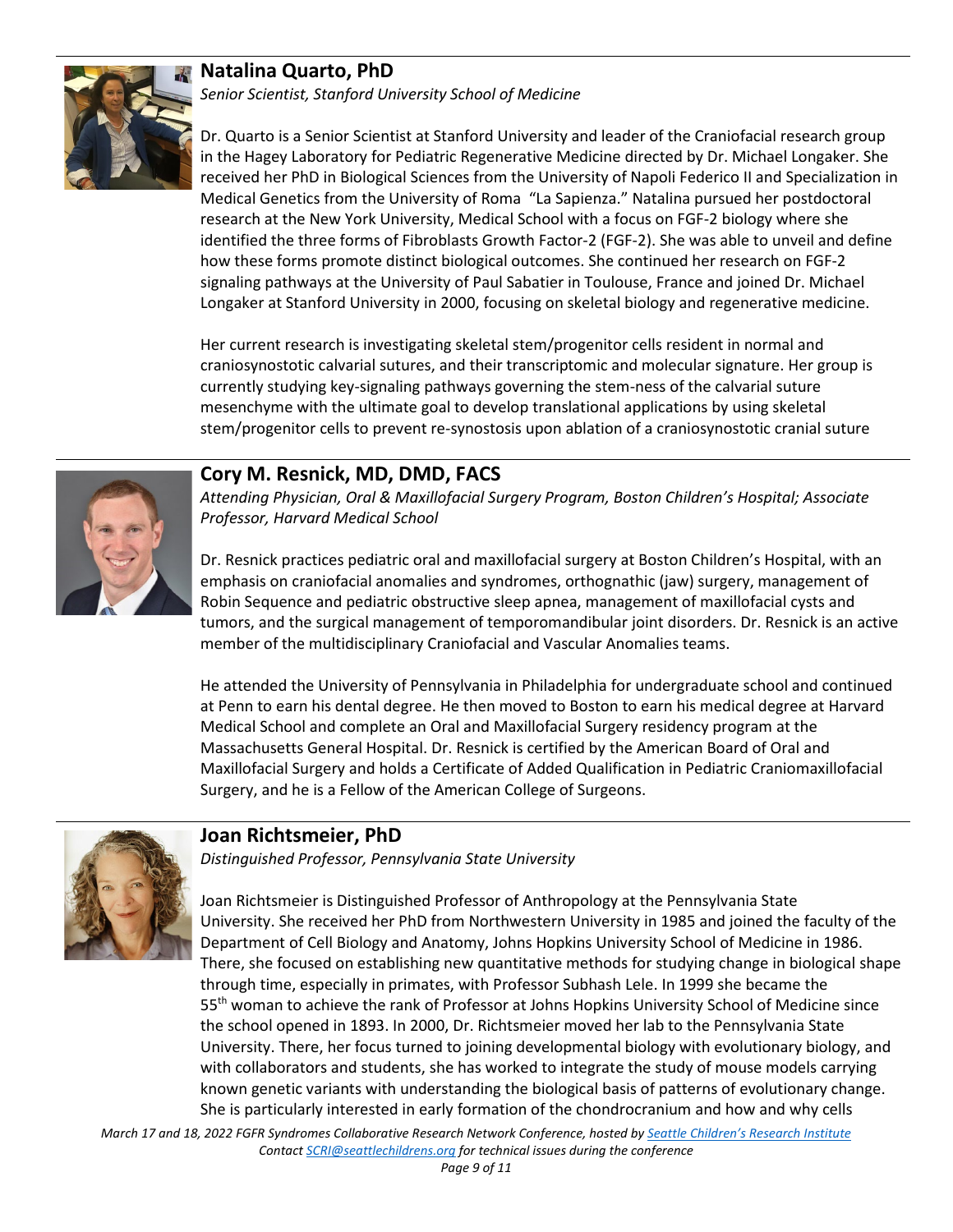decide to become osteoblasts and make bone. Dr. Richtsmeier was elected Fellow of the American Association of Anatomists (AAA) in 2018, received the Henry Gray Scientific Achievement Award of the AAA in 2019, and the David Bixler Excellence in Craniofacial Research Award of the Society for Craniofacial Genetics and Developmental Biology in 2019, and the Rohlf Medal for Excellence in Morphometric Methods and Applications. She was elected Fellow of the AAAS (Section on Biological Sciences) in 2020. Her work is supported by grants from the National Science Foundation, the National Institutes of Health, and the Wellcome Trust.



### **Hoa Schneider, PhD**

*Pediatric Neuropsychologist, BCH Cleft and Craniofacial Center, Instructor Harvard Medical School/Boston Children's Hospital*

Dr. Hoa Lam Schneider is a pediatric neuropsychologist in the Boston Children's Hospital Center for Neuropsychology who specializes in the care of children with craniofacial anomalies and developmentally based learning disabilities. Dr. Schneider also conducts research within the Department of Plastic and Oral Surgery investigating the neurocognitive, psychosocial, and developmental outcomes of children with nonsyndromic and syndromic craniosynostosis.

Dr. Schneider is originally from the Boston area, but she completed her undergraduate studies in Psychology at Trinity College before receiving her Ph.D. in Clinical Psychology from the University of Miami. Afterwards, she completed her internship with a focus in pediatric neuropsychology at the University of Florida, followed by two years of post-doctoral training in pediatric neuropsychology at Boston Children's Hospital, where she joined the faculty in 2019.



#### **Carolina Sommer**

*Host of the FGFR Syndrome Collaborative Research Network Virtual Conference; Founder & CEO of Born a Hero Research Foundation; Founder of Seattle Rare Disease Fair; author of the Lucy's Journey book series; Co-founder of the "ABC Kind Program" with Gerry Ghanooni (a national curriculum that teaches kids about loving differences, including medical differences)* 

Carolina is a member of the Rare Disease Access Working Group with EveryLife Foundation, We Work For Health, Voters for Cures, and WA Health Access Network. Carolina is currently working to launch a Rare Disease Council in Washington State with Max Brown from We Work for Health. She has also partnered with a few organizations around the country in hopes to start a K.I.N.D Initiative Council.

Carolina was born in Medellin, Colombia and has lived in the Seattle area since age 8. She received a BS in Theoretical Math from the University of Washington and was an intern at NASA's Jet Propulsion Laboratory in Pasadena, California. Carolina is a public speaker, a certified Wedding and Event Planner, and a Refit Revolution dance instructor. She is an artist, and a former actress. In 2012